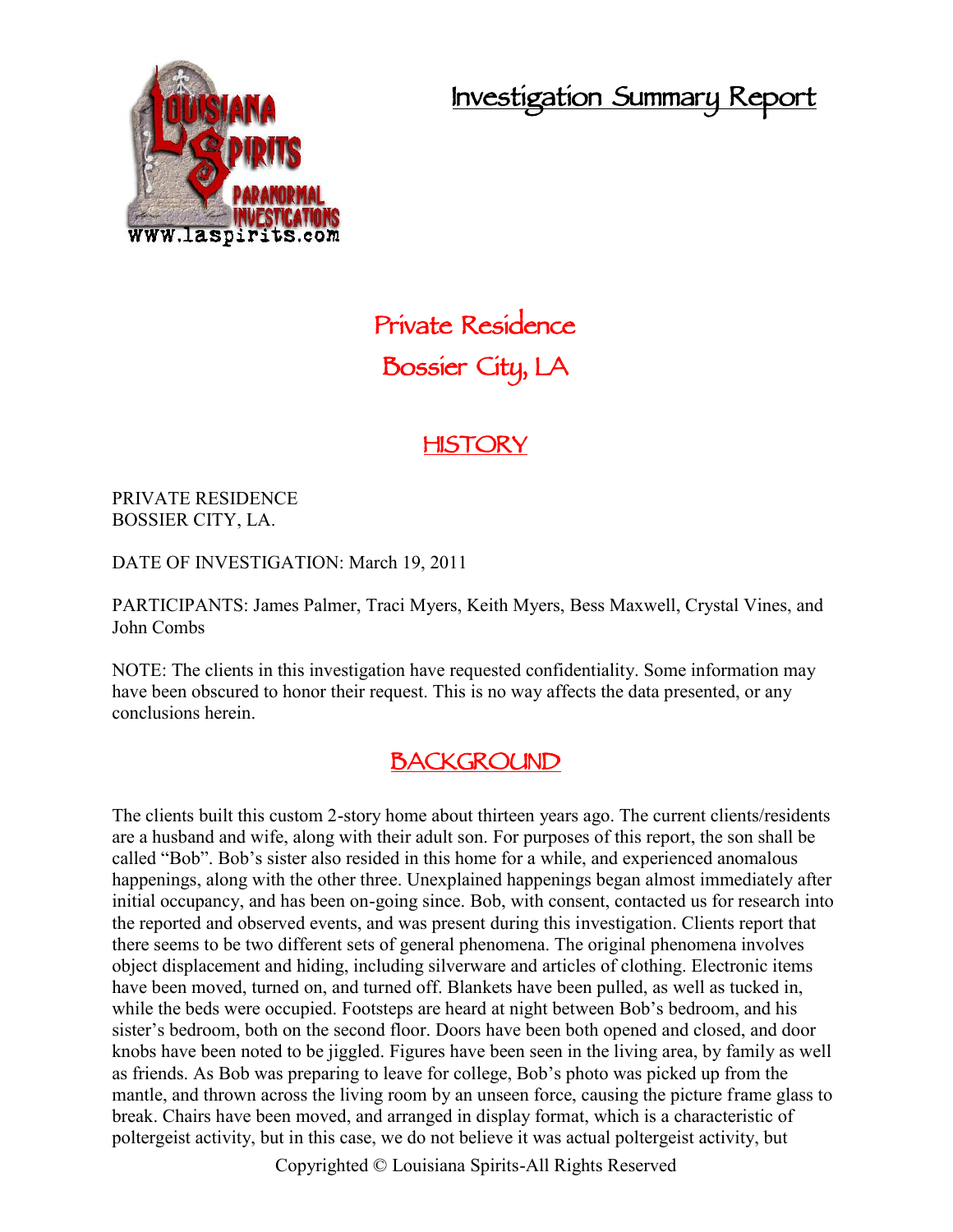simply part of the regular object displacement. The clients have named this "house guest" Jim, and address him as such. Lost and removed objects are often returned, often being found in unusual places, when Jim is asked to return items. The general nature of Jim seems to be that of a practical joker. The second set of phenomena, initiated about three years ago, involves sighting of a black shadow figure, seen down stairs in the area from the master bedroom, through the connecting hall, and into the dining room, and once, in the entry. It is also observed in the upstairs hallway. This entity seems to bring on feelings of fear, unease, and dread. There is a reported feeling of impending violence. These different feelings are often encountered before the actual figure is observed. Ordinary shadows, as opposed to a shadow figure, with a human shape have been observed in these areas, with nothing to cast the shadow being observed.

EQUIPMENT: Digital cameras, digital audio recorders, various EMF meters including Tri- Fields, motion detectors, ion counters, digital thermometers, infrasound detection equipment, digital video recorder with infrared cameras, and PEAR REG-1 units for the detection of human consciousness interactions, with software on Hewlett-Packard computers.

## **INVESTIGATION**

At the times of testing, and in the areas tested, no high positive ion concentrations were noted. No standing wave infrasound was encountered. No naturally occurring high EMF fields were found in areas where exposure would be of sufficient quantity and over time to cause hallucinatory effects. No anomalous motion was detected. No anomalies were photographed by still photography, nor captured on video. Temperature drops were observed by the video monitor, set up in the kitchen in front of the pantry door. The first was observed by Traci Myers at about 11:00 P.M., and the second one by Keith Myers, at about midnight. There were no air conditioning vents in the immediate area, or other sources of cold air that could have caused quick temperature drops, immediately noted, of about 5 degrees Fahrenheit.

### **PERSONAL EXPERIENCES**

#### JOHN COMBS

At about 9:10 P.M., I placed a computer and REG-1 unit in the pantry, in the kitchen, as the pantry was an area of reported activity. This room is long and narrow, with a walkway in the center. The computer was placed on step stool in the walkway, about three feet inside the door, and the door closed. I could see this area from the living room, and no one entered the pantry. I returned at approximately 9:25 P.M. to check the results. As I walked into the pantry, there was a small puddle of water on the floor directly in front on the computer. The puddle was shallow and about four inches in diameter. There are no water outlets in the pantry. There were no containers leaking, or empty from the entire contents leaking out. There was no trail of water leading to the puddle, and in the short period of time between observations, a trail would not have time to evaporate. As the floor is laminate, I cleaned up the liquid immediately. It was colorless, odorless, and had the consistency of water, but was not analyzed. No source for the water could be found. At about 12;30 A.M,, Bob and I were talking in the living room, in front of the fire place. Bob placed his hand on the mantle, to lean against the fireplace. He immediately withdrew his hand, indicating the area directly in front of the photo that had in an earlier event been thrown across the room. Upon inspection, there was a sheen of water, about six inches in diameter on the mantle. It was not consistent with water condensation from a glass or similar container, and no container or beverage had been in the living room that night. The sheen was so slight that it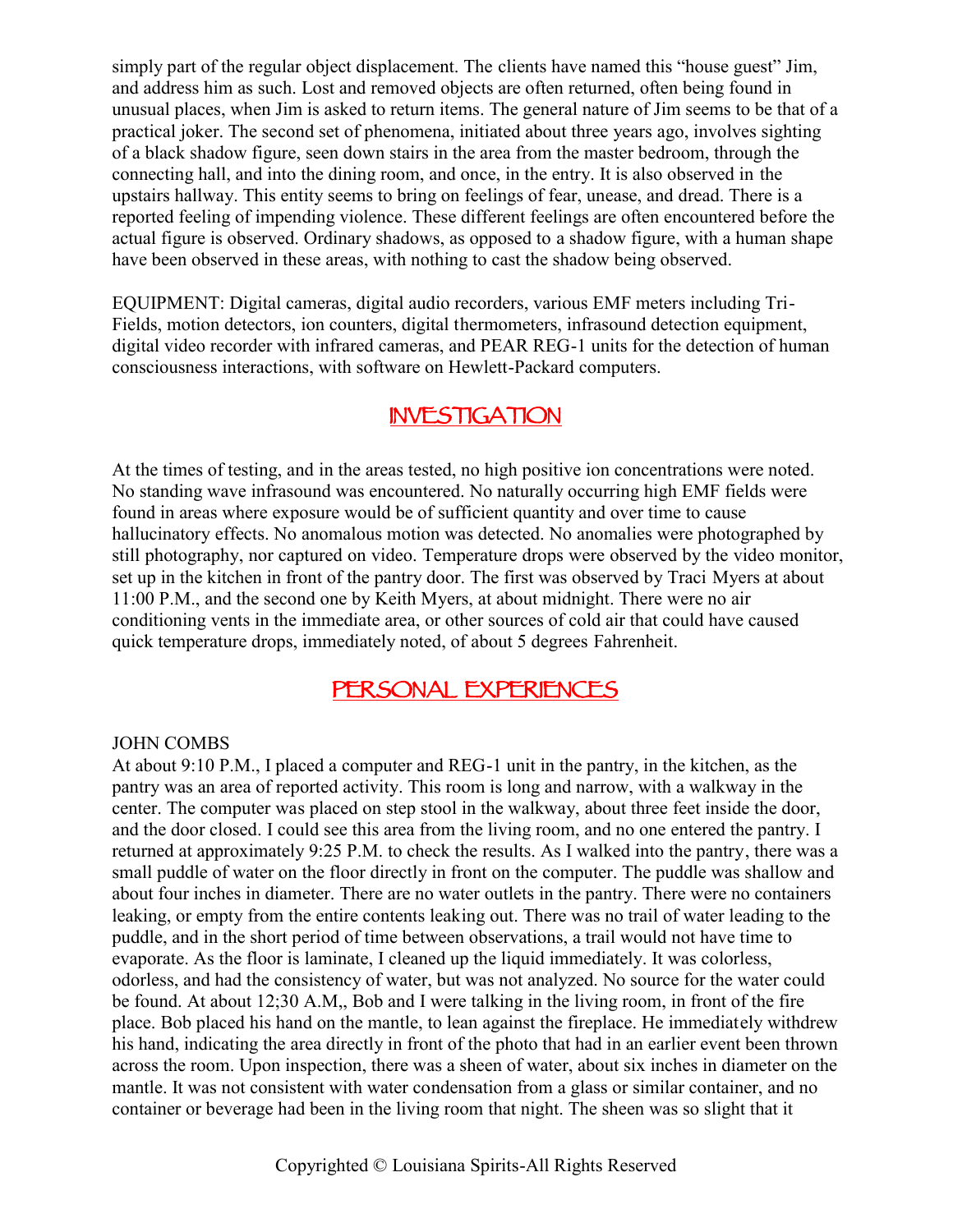evaporated completely in about two to three minutes, and we had been talking in that spot for a longer period on time than that, before the water was discovered. The liquid was colorless, odorless, and had the consistency of water, but was not analyzed. Along with the moving and prominent displaying of chairs in the home, these two incidents, the sudden appearance of water when no source is known or reason for the appearance found, is also a symptom of poltergeist phenomena. However, the apporting of water is a phenomenon almost exclusive to poltergeist activity in South America. That coupled with the belief that poltergeist activityoriginates in times of high tension or stress, and very seldom lasts over 12 weeks, makes these incidents unlikely to be poltergeist activity. I conclude that the similarity is coincidence, or mimicry.

#### Traci Myers

At about 9:40 P.M. Traci Myers was seated at the video monitor, and felt that someone had placed their hand on top of her head. No one was in the immediate area to have done so. There have been reports from the bedroom that Bobs' sister used to occupy of individuals, while in or on the bed, felt bed linens either being moved, tugged, or tucked in around them. Traci Myers, while lying on the bed, felt the sensation of the mattress being firmly pushed upward, from the direction of underneath the bed. Bob changed places with Traci Myers, also experiencing the same sensations. During monitoring of this room, when no one was on the landing outside this bedroom, the ambient light was blocked from entering this room. No one was found in the area, and footsteps are easily heard on the second-story landing outside the doorway to this room. The blocking of light was observed by both Bob and Traci Myers.

## **POSITIVE RESPONSES TO REQUESTED INTERACTIONS INVOLVING INTERPERSONAL COMMUNICATIONS BY TACTILE MEANS**

#### Bess Maxwell / James Palmer / Crystal Vines / Client - Bob

Mid-evening, all four individuals were in the master bedroom, when two series of requests were made to produce a knocking noise on the walls. On both occasions, loud knocking noises came from the master bathroom, louder than one would normally hear from a knock on a door, and came in immediate response to the request. No one was in the bathroom, and all four individuals were in sight of each other when the knocking sounds were made. No natural explanation was found. No other knocking was heard before or after the immediate responses to requests.

#### Traci Myers / Keith Myers / Client - Bob

All three individuals were in the second floor television room when Keith Myers requested a three-knock response, which came in about a 13 second interval. No other knocking was heard in this area during the night, before or after the immediate response.

## **ELECTRONIC VOICE PHENOMENON (EVP)**

It is noted that sounds did carry very well in this home. Therefore, utmost care was taken in the evaluation of the audio evidence gathered. There were a series of anomalous noises-type phenomena noted, not consistent with what would have normally been expected during research. These were generally not considered, as the sounds could have been transmitted from other areas of the home, where activity of other researchers could not be accounted for. One that is mentioned here is what sounded like the voice and/or laughter of a very small child. Where it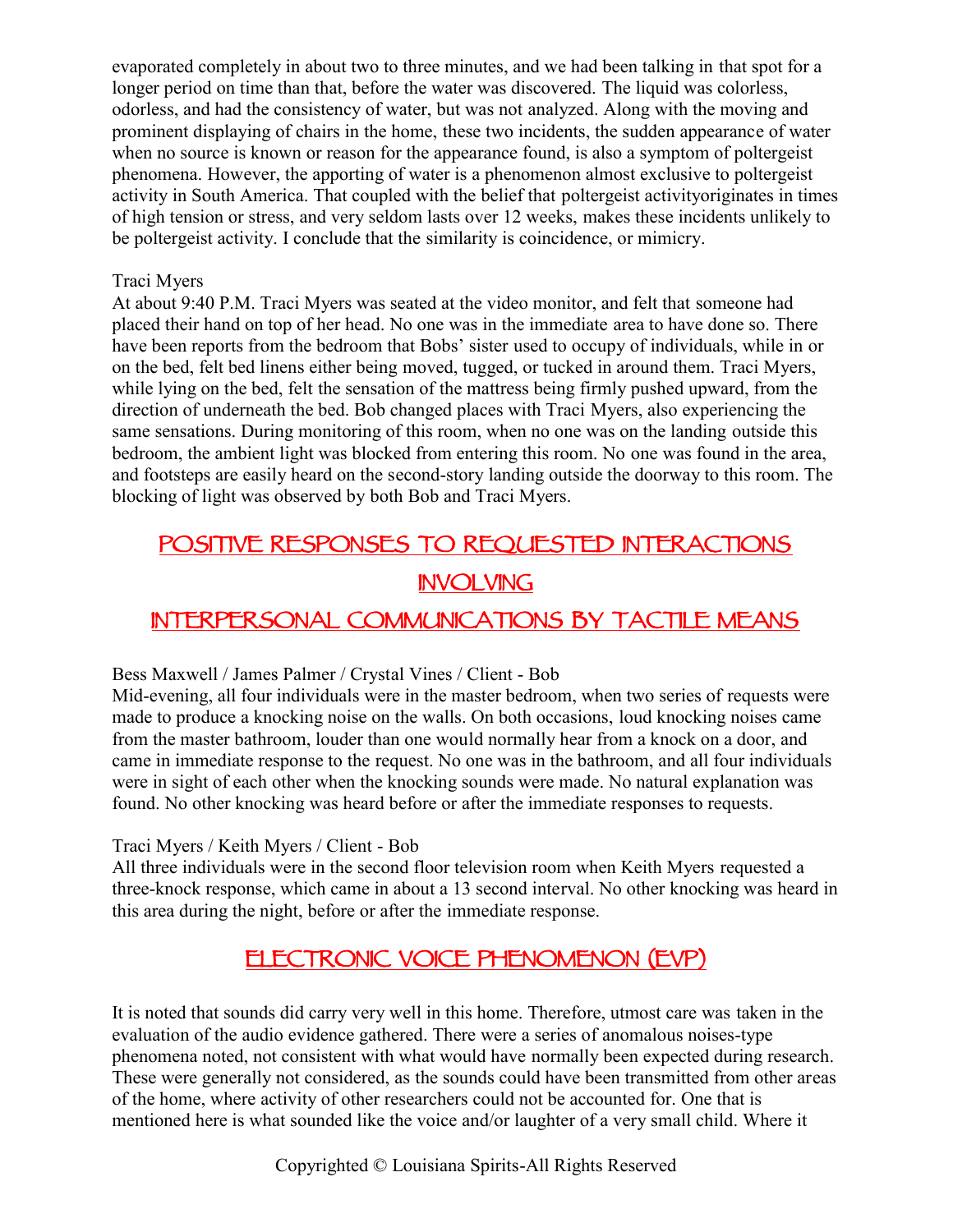did sound to be a voice, the words were not decipherable, but the sounds were consistent as described. No audio device such as television, stereo, radio, or other was on while we were on premises, and no small children were present in the home.

#### Traci Myers

At about 10:00 P.M., while gathering audio in the bedroom that had been occupied by Bob's sister, Traci asked the question if anyone was present who would like to talk. An immediate response of an anomalous voice was recorded saying "Yeah".

#### JAMES PALMER

James Palmer, Bess Maxwell, Crystal Vines and Bob were in the master bedroom, discussing the black shadow figure that had been reported seen in that area. Crystal Vines made the comment, "Wow". Just this was said, a male voice, seeming to be of an elderly gentlemen made a comment, possibly 2 words, or I two- syllable word, which coincided with Crystal Vines comment. The male voice was recorded, but not heard at time of recording. A second or so later, the same male voice spoke again, recorded but not heard, and again, 1 word, as I hear it. The first utterance, since it also coincides with the word wow, is open to interpretation as to what is said. The second utterance, I believe, is the word "Help". I also note that I believe the original recording is reversed in its original form, a reasonably common event in EVP, and must be reversed again to return it to "normal". I note that this EVP has been controversial in nature and interpretation, and that other researchers believe this utterance to be "get out", two syllables, though "help" and "get out" should sound nothing alike. The tone of the voice is very gravelly, and could not have been made by the client or any team member, nor was it heard at time of recording by any of the four individuals present. The source of the voice remains unknown.

## **CONSCIOUSNESS DETECTION - PEAR REG-1 UNITS**

This testing is passive in nature and designed to detect through quantum tunneling, the probability that a human type consciousness may be present affecting the REG- 1 units, when all incarnate consciousness has been removed from the areas of testing. The minimum reporting standard for this type testing is p, .05, with the .05 representing the probability that the event could be the result due to chance alone in the probability distribution. A total of 70 tests were run. At the minimum reporting standard of .05, we could expect to receive 3.5 tests due to chance affecting the probability distribution, resulting in 3.5 false positives for human consciousness being the cause. The actual mean score of the 22 positive tests received was p< .027806, as .05 is only the largest score that can be counted. The corrected expectation at this average would be 70 x .027806 = 1.95 positives due to chance alone, which would round up to two. Instead of the two scores, by chance alone, we did receive 22 positives, 11 times the expected results if only chance were involved. Note that after the room designation, the number following is the test number. The tests and scores are as follows:

```
Computer 1
MasterBath 2 z= 1.739 p< .041017
MasterBath 3 z= 1.760 p< .039204
MasterBath 5 z= 1.704 p< .044191
MasterBath 6 z= 2.166 p < .015156
MasterBath 7 z= 1.825 p< .034001
Den 3 \text{ z} = 2.018 \text{ p} \le .021796Den 4 z= 1.829 p < .033700
Den 5 z= 1.861 p< .031372
```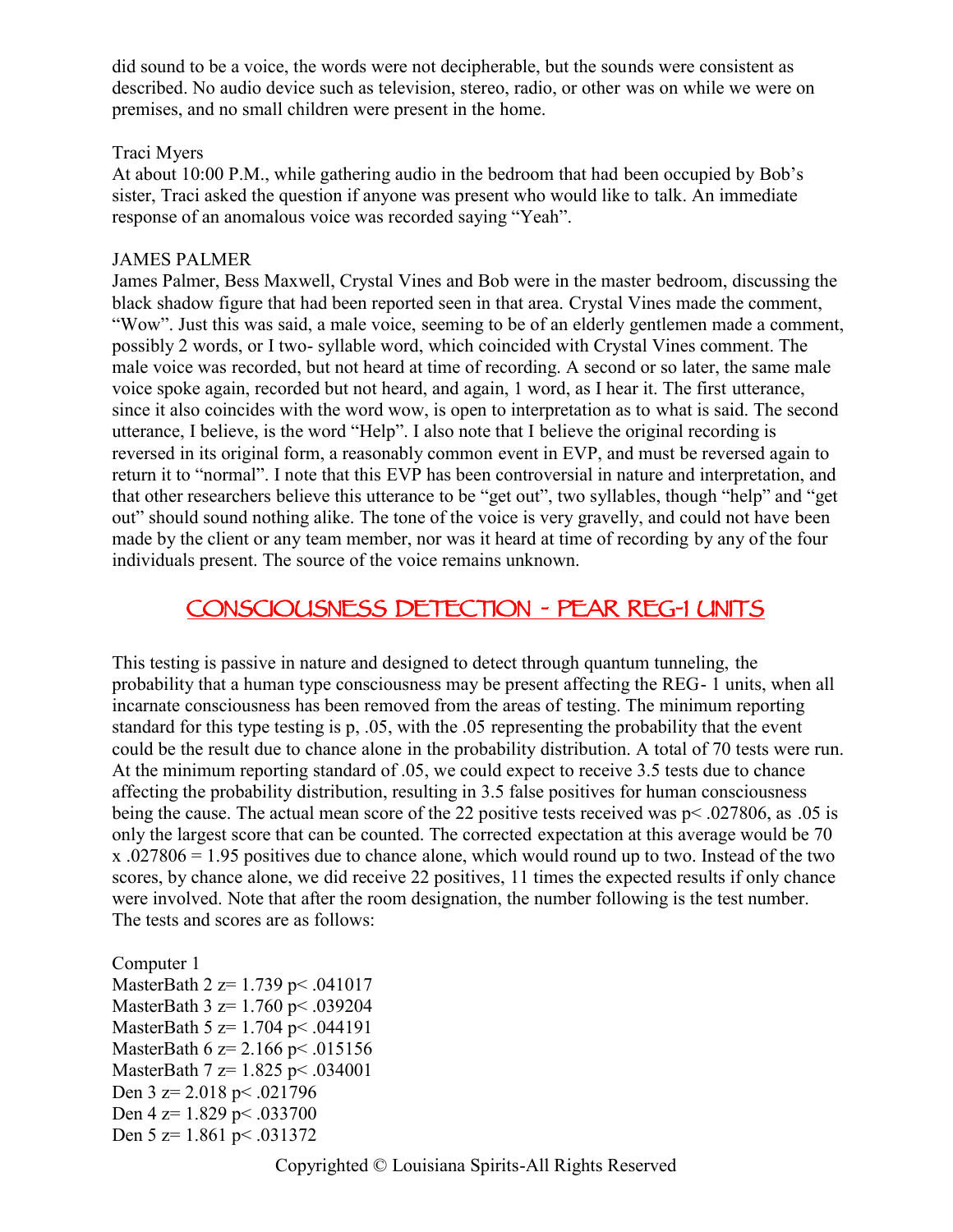Den 7 z= 1.696 p < .044943 Computer 2 Br Two  $3 \text{ z} = 2.175 \text{ p} \le .014815$ BobBr 2  $z=1.664$  p  $\leq$  048056 BobBr 3 z= 1.859 p< .031514 BobBr 4  $z=$  2.505 p < .006123 Computer 3 Pantry test A z= 1.962 p< .024881 Laundry 1  $z = 2.089$  p < .018354 Mudroom (half bath) 2 z= 2.370 p< .008894 Computer 4 MasterBR 1 z= 1.843 p < .032665 MasterBR 2 z= 1.847 p< .032274 MasterBR3 z= 2.005 p< .022482 LR  $2 \text{ z} = 1.981 \text{ p} \le .023796$ SisBR  $2 z= 2.282 \text{ p} < .011245$ SisBR  $3 \text{ z} = 1.864 \text{ p} \leq .031161$ 

The probability that these 22 tests are all false positives, due to chance in the probability distributions, and not indicative of human consciousness interaction when none incarnate was present to interact through quantum tunneling is:

PROBABILITY p< .000000000000000000000000000000000004195

Another way of expressing this number is 4.195 x 10 to the -36 power. It is noted that although a total of 70 tests were performed throughout the residence, the majority of the positive tests came from the areas the clients had reported anomalous phenomena, and very few or no positive scores were received in areas where little to no activity was reported by the clients.

## **CONCLUSION**

The amount of activity observed and recorded during the research efforts is substantial, and is indicative of an anomalous presence(s), at the times of testing and in the areas tested. The interactive data gathered, including ready responses in requests to communicate, the EVP gathered, cold spot, personal experiences, and other data indicate a probable presence, at times of testing and in places tested, of an anomalous human type consciousness. The presence seems to want to make itself known, and does not seem to be harmful, only having a nature of a practical joker, moving and hiding objects, subsequently returned upon request. The statistical probability that the consciousness tests is very high that a human type consciousness did in fact interact with the testing through the quantum tunneling method, thus indicating the presence of a consciousness, at the time of testing and in the places tested, when no incarnate consciousness was in fact present in the testing areas. We would like to thank the clients for allowing us to be guests in their home, and for the opportunity to perform research there. We hope we may be guests again, in order to further research efforts to help answer the questions and concerns they

Copyrighted © Louisiana Spirits-All Rights Reserved